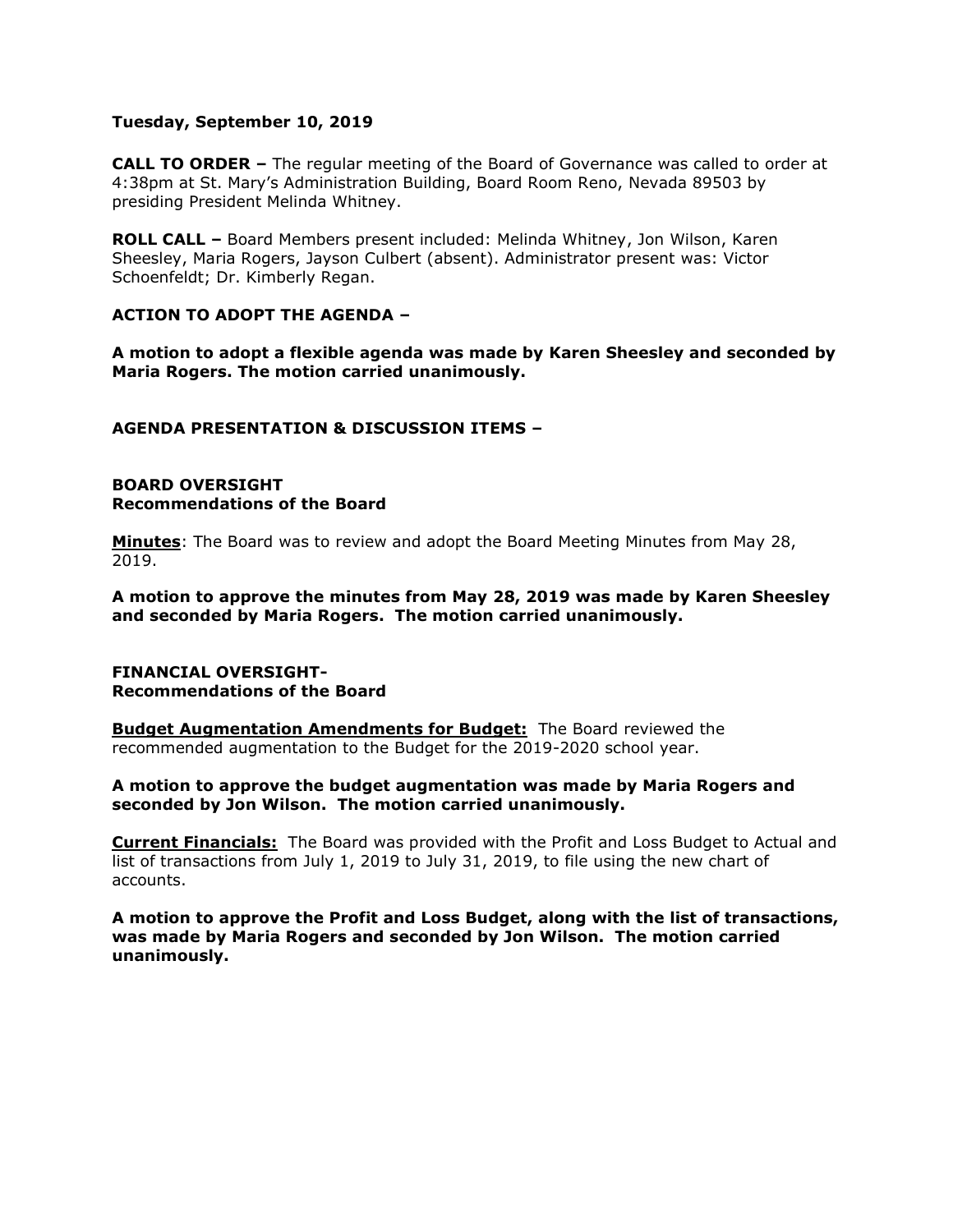# **CONTRACT OVERSIGHT - Recommendations to the Board:**

**Certified Teacher Contracts:** The Board was to review contracts for regular certified positions for the 2019-2020 as 1-year only positions pending enrollment and budget projections.

**A motion to approve the stated certified teacher contracts for the 2019-2020, as 1-year only positions, pending enrollment and budget projections was made by Maria Rogers and seconded by Karen Sheesley. The motion carried unanimously.** 

**Administration Support of Mr. Walker:** The Board was to review and approve Mr. Kaelob Walker Regan for the Fox site Office Support.

**A motion to approve Mr. Walker as the Admin Support for the Fox site was made by Maria Rogers and seconded by Karen Sheesley. The motion carried unanimously.** 

**Professional Services:** The Board was to review and approve contracts related to finance, counseling, speech nursing, psychology, accounting, legal (construction attorney), general contractor consultant, and other related professional services for the 2019-2020 school year.

**A motion to approve finance of Cheryl Mintz and Jeremiah Estes, legal of Mike Kimmel, general contractor consult of Reyman Brothers, was made by Karen Sheesley and seconded by Jon Wilson. The motion carried unanimously. The remaining contacts are tabled for a future Board meeting date.**

**WCSD Nutrition Services Agreement:** The Board was to review and approve the 2019- 2020 WCSD Cooperative Agreement for Meal Services.

**A motion to approve the 2019-2020 WCSD Cooperative Agreement for Meal Services, with a potential 30-day cancellation notice, was made by Karen Sheesley and seconded by Jon Wilson. The motion carried unanimously.** 

**Bus Donation and Maintenance:** The Board was to review and discuss the update with the bus acquisition. No motion of action was needed for this item.

**Facilities Update:** The Board was to review and discuss items related to the Stead and Fox campuses. The items included WAB (Western Alliance Bank), Bond, The Red Hook Developer, and portable classroom updates. No motion of action was needed for these items.

### **POLICY OVERSIGHT-Recommendations of the Board:**

**Discipline Policy:** The Board was to review and approve the 2019-2020 Progressive Discipline plan.

**A motion to approve the 2019-2020 Progressive Discipline Plan was made by Karen Sheesley and seconded by Jon Wilson. The motion carried unanimously.**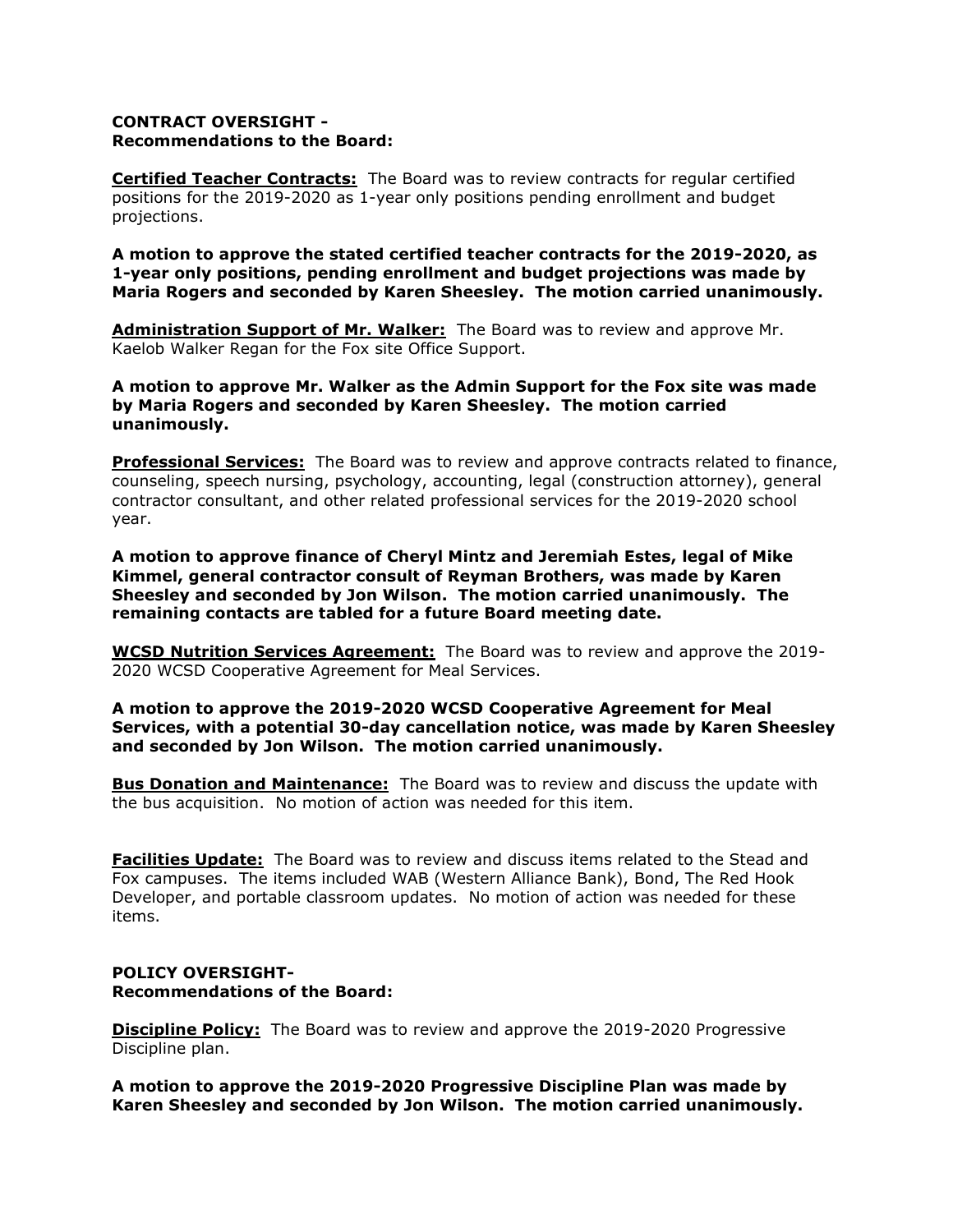**School Improvement Plan (SIP):** The Board was to review and approve the annual SIP for the 2019-2020 school year.

### **A motion to table the 2019-2020 SIP was made by Karen Sheesley and seconded by Jon Wilson. The motion carried unanimously.**

**The Sunshine Policy:** The Board was to review and approve new Legislative requirements for schools to adopt polices and procedures regarding the usage of sunscreen, available shade, and permissible sun attire. SNACS will adopt the same procedures as the WCSD Sun Policy for the 2019-2020 school year.

**A motion to approve the 2019-2020 Sun Policy was made by Jon Wilson and seconded by Karen Sheesley. The motion carried unanimously.** 

### **BOARD OVERSIGHT-Recommendations of the Board:**

**Personnel: Administrator Evaluations:** The Board was to evaluate SNACS Administrators Dr. Kimberly Regan and Victor Schoenfeldt, per NRS 391.312(2).

**A motion to table the evaluations of SNACS Administrator's was made Karen Sheesley and seconded by Jon Wilson. The motion carried unanimously**.

### **NEW BUSINESS-To consider any new business as necessary.**

**SNACS New Site(s):** Dr. Kimberly Regan is pursuing potentially opening a secondary school of the existing charter school.

**A motion to approve Dr. Kimberly Regan to pursue and additional school (secondary) was made by Jon Wilson and seconded by Karen Sheesley. The motion carried unanimously**.

# **AGENDA DISCUSSION ITEMS**

**Executive Directors Report:** 

**No comments noted**

**Education Director Discussion:** 

**No comments noted** 

### **PUBLIC COMMENT**

**No additional comments noted.**